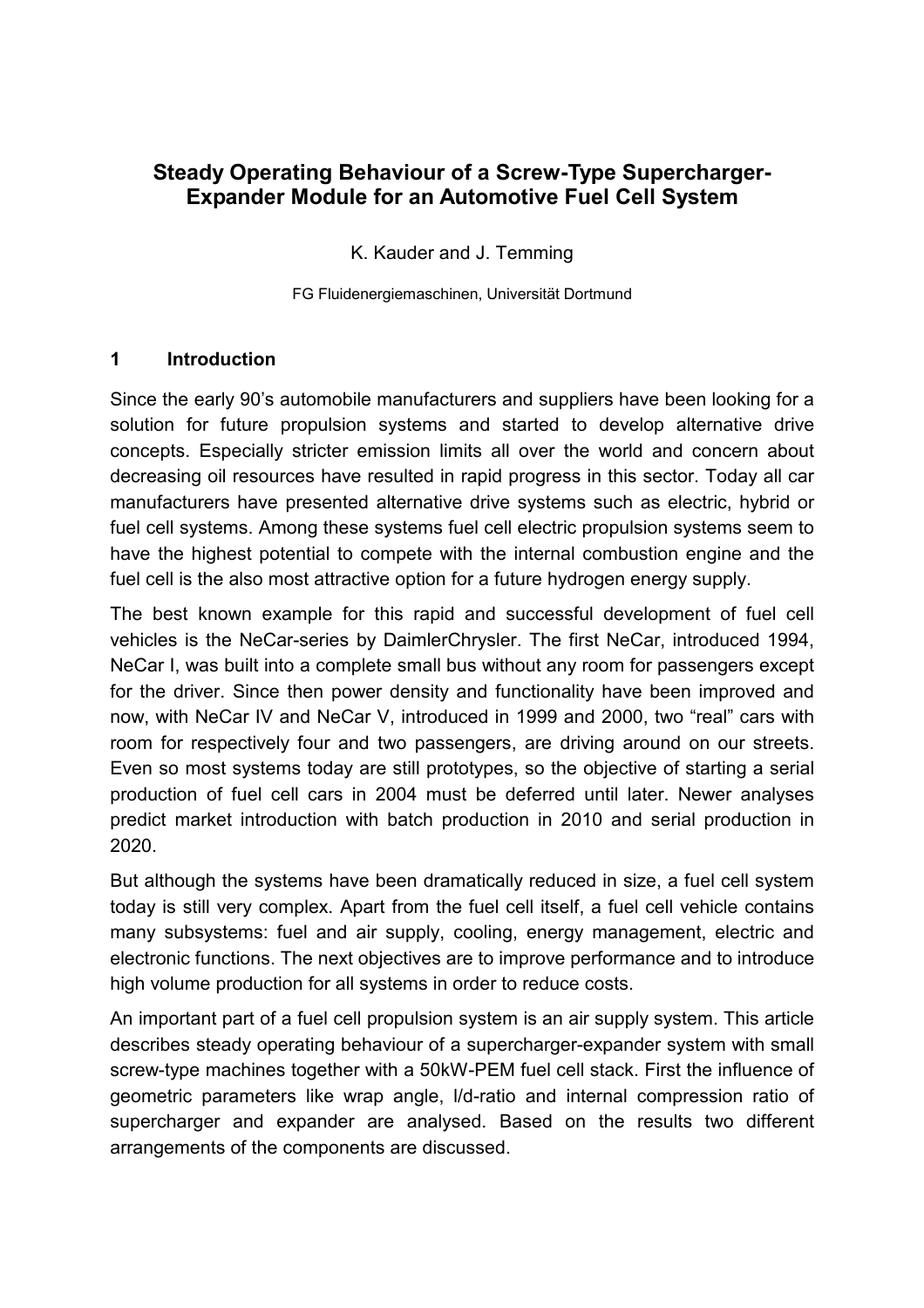#### **2 Fuel cells and screw-type machines**

For vehicle applications, the polymer electrolyte membrane (PEM) fuel cell is preferred by most car manufacturers as the best solution. The membrane functions both as a gas separator and electrolyte, permitting the hydrogen fuel side to react with the oxidiser (in vehicle applications oxygen in the air) in a controlled manner (so called "cold reaction") to produce power at the electrodes, **Figure 1**.



Hydrogen is fed to one electrode. A platinum coating catalyses the dissociation of hydrogen molecules into atoms and the ionisation of these atoms into hydrogen ions. Then protons leave the hydrogen electrode and enter the electrolyte, leaving behind electrons which give the hydrogen electrode a negative charge and polarity. At the other electrode, oxygen is dissociated and ionised by accepting electrons from the electrode and reacting with water.

If an external electric load is connected between the electrodes, an electric current will flow through the load as

*Fig. 1 Schematic diagram of PEM fuel cell* 

long as the flows of hydrogen and oxygen/air continue. Since no combustion is involved, the only chemical product from the operation of a hydrogen-oxygen fuel cell is water together with electricity and heat /1/.

Bipolar plates that enclose the electrolyte element distribute the cooling agent used to maintain the desired temperature. Normal operating temperature of a PEM fuel cell is about 80 degrees centigrade. In addition, these plates are used to couple several individual cells to form a combination called a stack to produce higher voltages. For example, NeCar IV uses two stacks, each consisting of 160 fuel cells, to deliver a total of 70 kilowatts of electric power /2/.

In mobile applications normally air and not pure oxygen is used for the cathode of the fuel cell. Because in air the partial pressure of oxygen is lower than in pure gas, the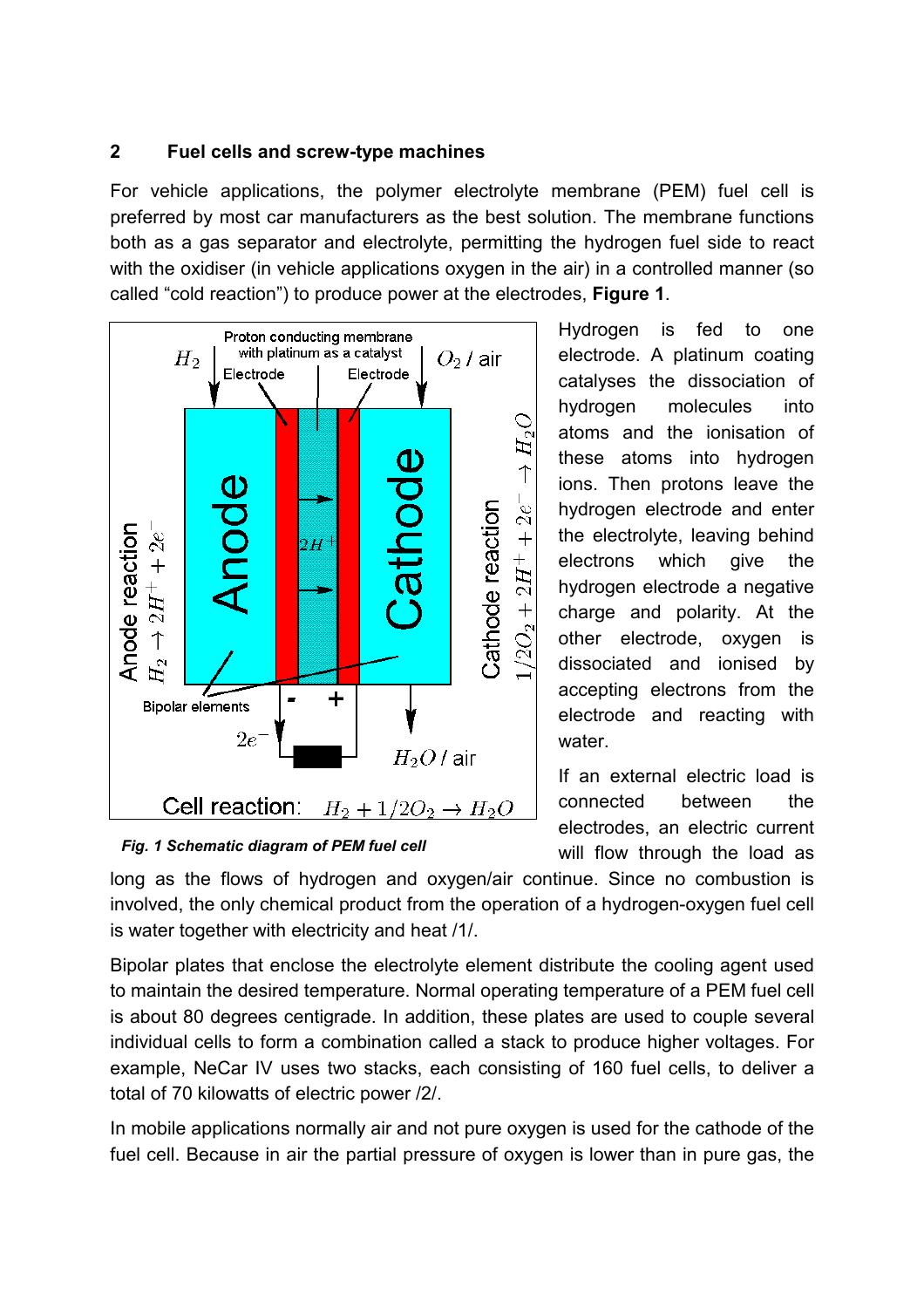cathode is supplied with compressed air. Only with compressed air can the aims of high efficiency, power density and good dynamic performance together with compact dimensions of the stack be achieved. Today's fuel cell vehicle prototypes utilise a supercharger driven by an electric motor, sometimes in combination with an expansion machine to recover part of the compression energy and water from the waste steam. As a rule small screw-type machines are preferred in fuel cell electric propulsion systems.

A comparative study of different superchargers for small capacity Otto-cycle engines describes the technical status of mass-produced or close to production machines /3/. It evaluates the different systems to select possible solutions for a projected supercharger-engine-system and then points out directions for further development and additional potential for twin-screw-superchargers. Former investigations of twinscrew-superchargers for Otto-cycle engines /4,5/ indicated the potential and feasibility of a new load-control concept using rotary valves to control mass-flow and minimize the effective shaft power for a given pressure-ratio.

Similar criteria obtain also for superchargers and expanders for fuel cell automotive systems. In developing a new supercharger-expander-system for fuel cells, high boost pressure (even at small mass-flow), high part-load efficiency and varying the mass-flow of air delivered when changing the electric load of the propulsion system are the most important technical aims. When the system is evaluated, the cost of such a unit also has to be considered. A system based on small screw-typemachines can achieve these aims and is the one most commonly used today by various car manufacturers for boost pressured fuel cell electric propulsion systems /6/.

## **3 Influence of geometric parameters**

## **3.1 Requirements**

The selected PEM fuel cell for further investigations is a 50kW-PEM stack whose parameters are shown in **[Fig. 2](#page-3-0)**. The values correspond approximately to technical requirements for compressor/expander units issued by the U.S. Department of Energy (DOE). This is a typical fuel cell stack for mobile applications to drive small passenger cars like NeCar III.

The exhaust temperature adopted for the fuel cell and also for the inlet temperature of the expander, is 80°C. The operating temperature of the PEM fuel cell is limited to this value. DOE specifies higher values, up to 120°C. The underlying mass-flow of the expander is 30% higher than the mass-flow of air delivered by the supercharger. This is due to a mass-flow coming from the anode and the fuel processor system,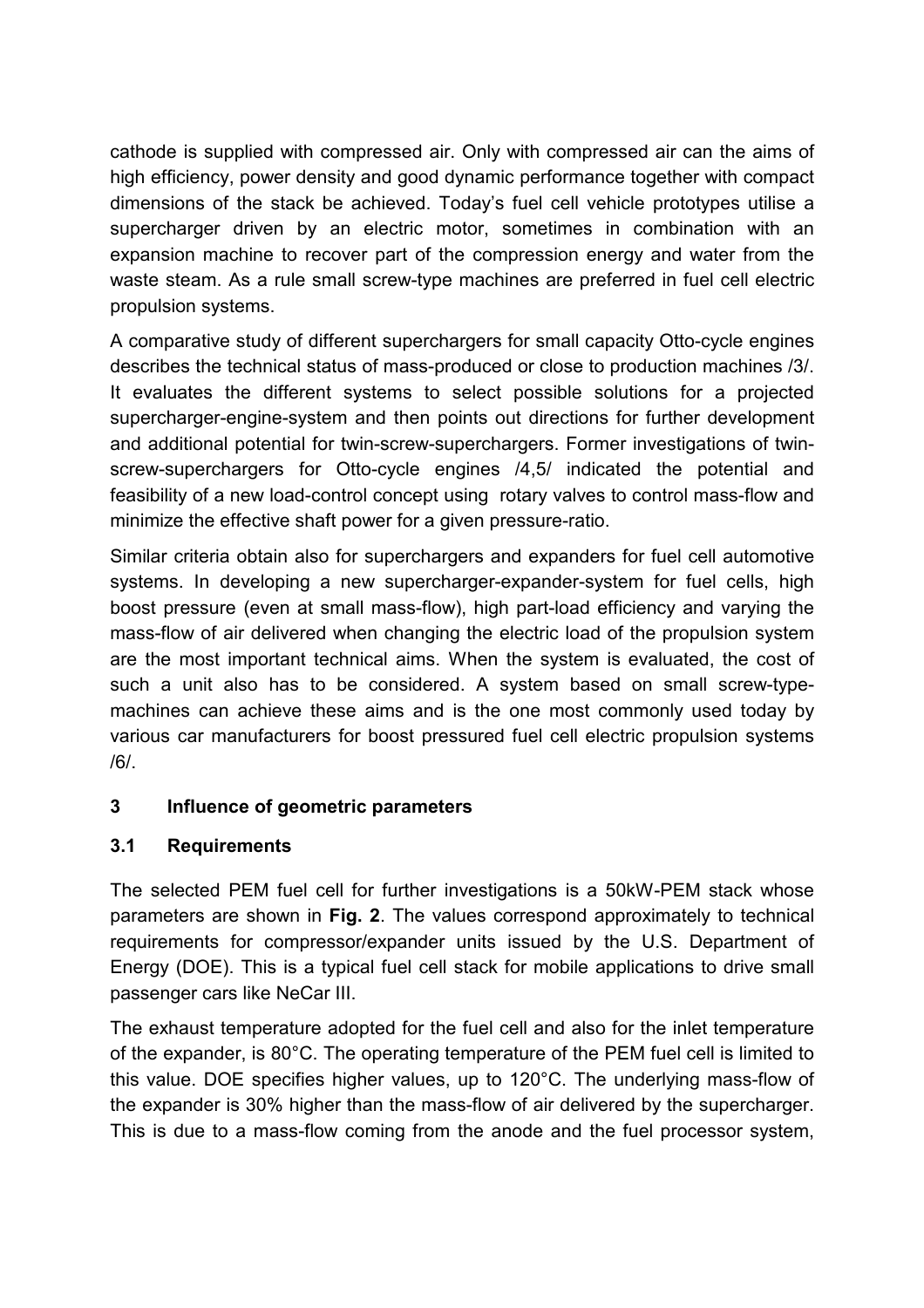

<span id="page-3-0"></span>*Fig. 2 Parameters of a 50kW-PEM fuel cell stack for simulation, adopted exhaust temperature is 80°C at all points* 

and it is also expanded in the screw-type-motor. A fuel processor is typical for a first generation fuel cell propulsion system to convert gasoline fuel into hydrogen.

The simulation is based on a self-developed comprehensive simulation software package for twin-screw compressors and expanders that traces back to former development of the GASSCREW /7/. The GASSCREW resembles in construction an air supply system for fuel cells. For this new application the software has been revised in order to cover a supercharger-expander module for fuel cell systems. **Figure 2** shows the main parameters of a fuel cell stack as the basics for supercharger and expander. Process gases are dry air for the supercharger and a mixture of air and steam for the expander. The effects of water injected into the supercharger and condensation of water in the expander are not factored in the simulation. To be able to research these effects in future a new thermodynamic simulation system of rotary displacement machines is being designed at the University of Dortmund.

### **3.2 Supercharger**

Earlier simulation based research on twin-screw superchargers describes the influence of rotor geometry parameters on the efficiency of Lysholm-machines /8/. Important parameters are wrap angle  $\Phi$  and length/diameter-ratio I/d. The choice of these values has a major influence on operating characteristic for specific uses.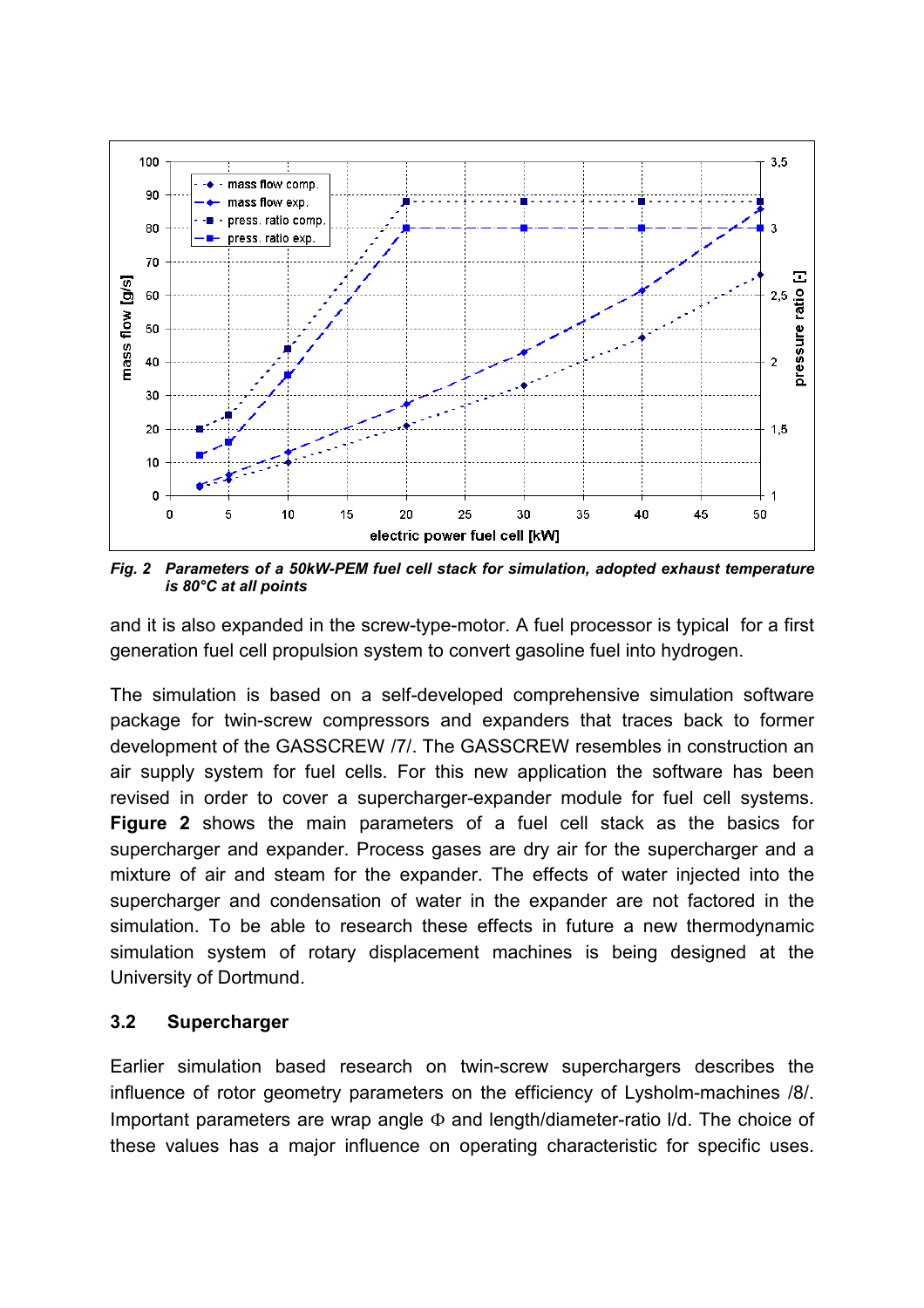Based on these results an initial geometry of a twin-screw supercharger for a fuel cell system was defined, **[Tab. 1](#page-4-0)**. The diameter of the male rotor was calculated to achieve a maximal air flow (with the fuel cell producing 50 kW electric power) at a rotor tip speed of approx. 150 m/s. The selected rotor profile is a  $3 + 6$  asymmetric SRM profile which is utilised in superchargers for internal combustion engines.

|                                     | <b>Selected values</b> |  |
|-------------------------------------|------------------------|--|
| <b>Profile</b>                      | asymmetric $3 + 6$     |  |
| Diameter male rotor D <sub>HR</sub> | 46 mm                  |  |
| Wrap angle $\Phi$                   | $150^\circ$            |  |
| 12<br>Length/diameter-ratio I/d     |                        |  |
| Internal compression ratio          | 2 <sub>1</sub>         |  |

<span id="page-4-0"></span>*Tab. 1: Initial values of supercharger geometry*

Subsequently wrap angle, length/diameter-ratio and internal compression ratio were varied. Simulation results for changing wrap angle and l/d-ratio for a fuel cell supercharger are comparable to the results for superchargers fitted to engines. Reducing both values changes nearly all clearances and axial inlet- and outlet ports in the machine. The isentropic efficiency

$$
\eta_{is} = \frac{P_{is}}{P_i} \qquad \qquad \text{eq. (1)}
$$

is a major criterion of energy efficiency, and is used to describe the influence of different rotor geometry parameters.

Changing the wrap angle to lower values reduces the housing gap between rotors and casing while the profile-meshing gap length and blowhole area increase. Also the gradient of the volume curve attains higher values. Therefore the time interval of a working-cycle, and consequently clearance flows, are lower. Otherwise lower wrap angles cause throttling at the outlet port because port area decreases. Recapitulating, a wrap angle of 150° results in high isentropic efficiency both at part and full electric load of the fuel cell compared to higher and lower wrap angles.

A small length/diameter-ratio of the rotors allows larger outlet-ports, reducing dissipative effects in flow at higher superchargers speeds. Otherwise gap areas increase with very small and higher l/d-ratios. Also the time intervals of the working cycle increase with increasing rotor diameter. Together these effects lead to a good compromise for the l/d-ratio at a value of 1.2, which was defined as starting point. Higher l/d-ratios allow a higher isentropic efficiency for an electric power output about 20 kW, but part-load efficiency decreases. High part-load efficiency is more important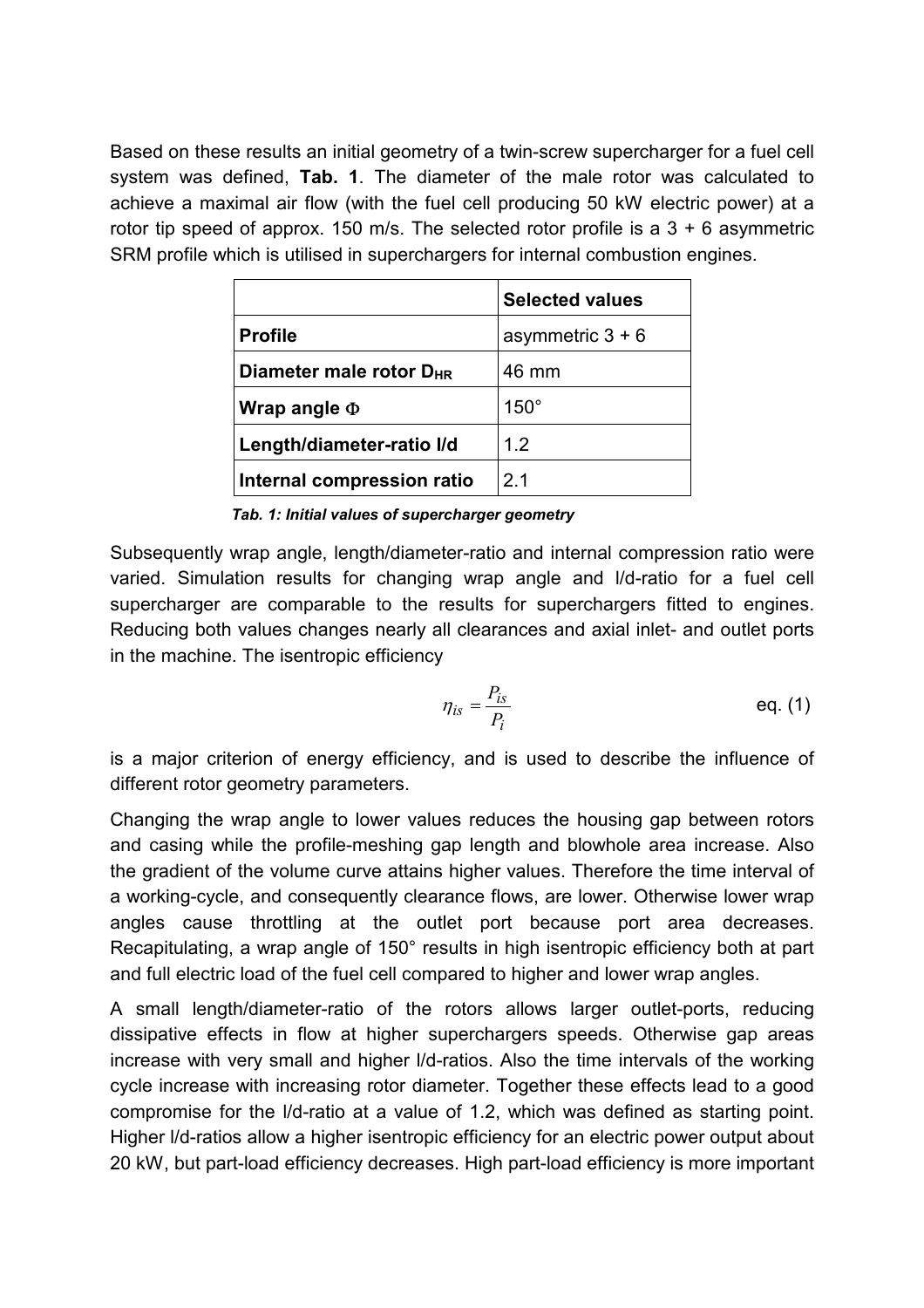because a car is predominantly driven in this sector and not at full load. The results of geometry variation for a fuel cell supercharger show a significant match to simulations of twin-screw superchargers for internal combustion engines, so today's supercharger geometries are a good basis for further development in this sector.



<span id="page-5-0"></span>*Fig. 3 Isentropic efficiency as function of different internal volume ratios and electric power of fuel cell Reference values:*  $v_i = 2.1$ ;  $P_{el, fuel cell} = 25$  kW

Not only rotor geometry, but also the casing with its guiding edges and internal volume ratio influences the operating behaviour and efficiency of the supercharger, **[Fig. 3](#page-5-0)**. The internal volume ratio has a major influence on the size of the discharge port. Reducing its value will increase the outlet area and reduce throttling at higher mass flows. The theoretical internal volume ratio can be calculated from

$$
v_{i, th} = \Pi^{\overline{k}} \qquad \qquad \text{eq. (2)}.
$$

This application with a maximal boost pressure of 3.2 bar(abs) over a wide range has a theoretical internal volume ratio of nearly 2.3. Figure 3 shows that values near to a vi-ratio of 2.3 are connected to lower isentropic efficiencies. This is due to dissipative effects at the outlet-port at higher electric load and with higher mass flows of air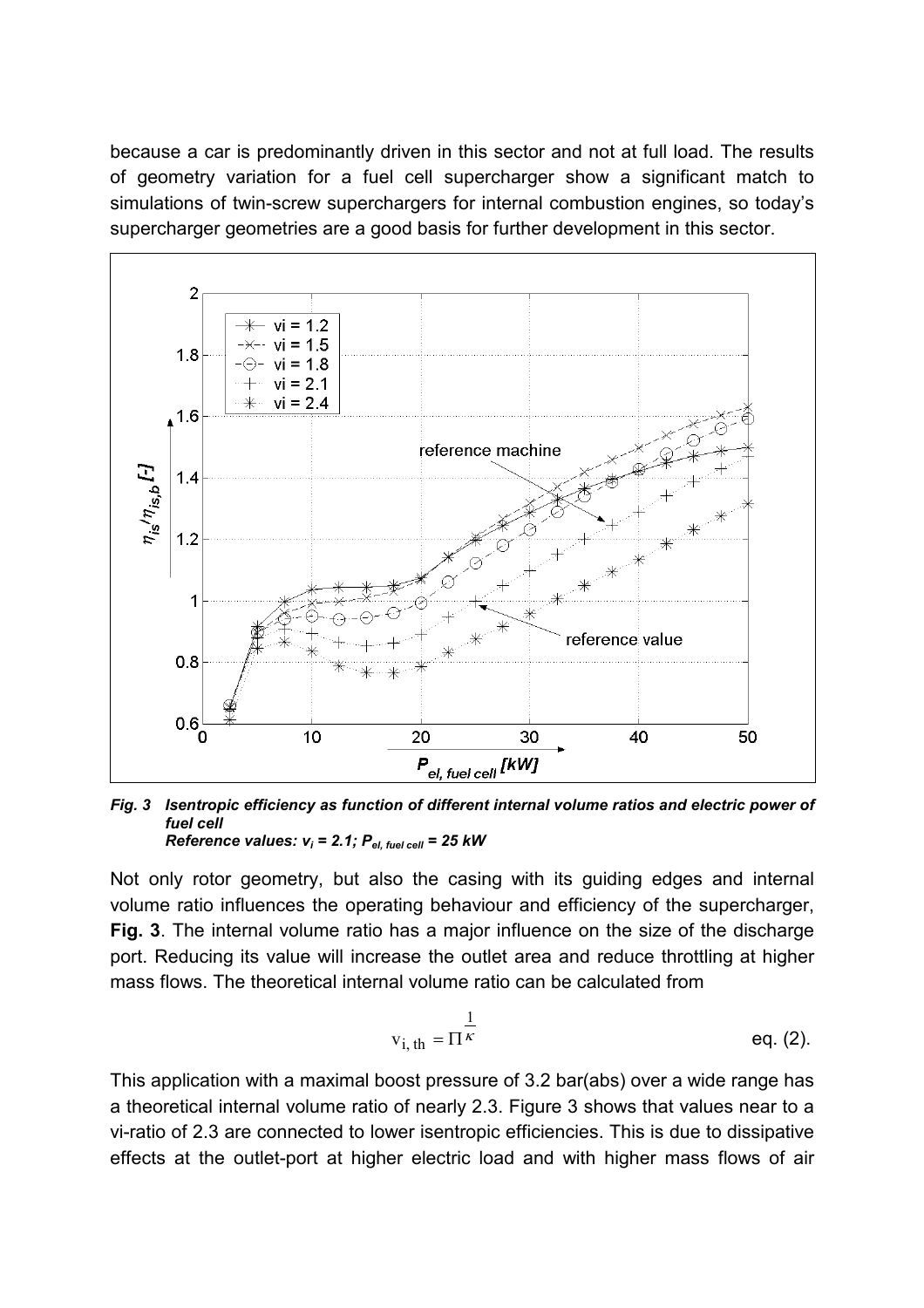delivered. Especially in these small, high speed superchargers the outlet-port area becomes very small and flow velocity increases. Therefore throttling leads to a higher boost pressure than needed.

Isentropic efficiency at lower internal volume ratios increases considerably. Internal compression and throttling at the discharge port together align maximal boost pressure to the pressure ratio of the cycle. So there is no over-compression and the specific energy is minimized. Additionally with lower internal volume ratios, part-load efficiency (between 5 and 22.5 kW electric fuel cell power) can achieve higher values. The required boost pressure is lower (see **[Fig. 2](#page-3-0)**), and therefore a small viratio can achieve a reduction in specific power needed.

The positive influence of different internal volume ratios on specific energy consumption leads to the question of using load-control concepts for the supercharger. Load-control concepts should be able to minimize the power consumed by the supercharger. Because of the required pressure (curve shown in **[Fig. 2](#page-3-0)**) the system under consideration is not very much affected by changing the internal volume ratio from 1.5 to 1.2 at part load. Maximal boost pressure is already reached at 20 kW electric fuel cell power and constant at higher electric load. Considerable improvement with a load-control concept can be expected if maximum pressure is reached at higher electric power of the fuel cell. This is also a possibility, because fuel cell stacks are still under development and requirements for an air supply system can change at any time. The influence of a load-control system will be discussed later in the article.

### **3.3 Expander**

At the moment there exists no simulation experience with such small screw-type machines for expansion as required in a fuel cell application. Former investigations were made of screw-type motors for the GASSCREW but temperatures, mass flow, pressure ratio and size are not comparable to a screw-type expander for a fuel cell propulsion system. Important parameters are also wrap angle  $\Phi$ . length/diameter-ratio I/d and internal volume ratio vi, similar to the supercharger, but nevertheless the initial geometry of the expander is only a first guess, **[Tab. 2](#page-7-0)**.

In principle changing the different values leads to same effects on clearances and outlet (in this case inlet) port as in the supercharger, but the consequences are perspicuously different, especially when the wrap angle is changed due to the reversed flow direction. The size of the inlet area and the time interval for intake exercise a major influence on energy efficiency if throttling and clearance flows during the intake phase can be reduced.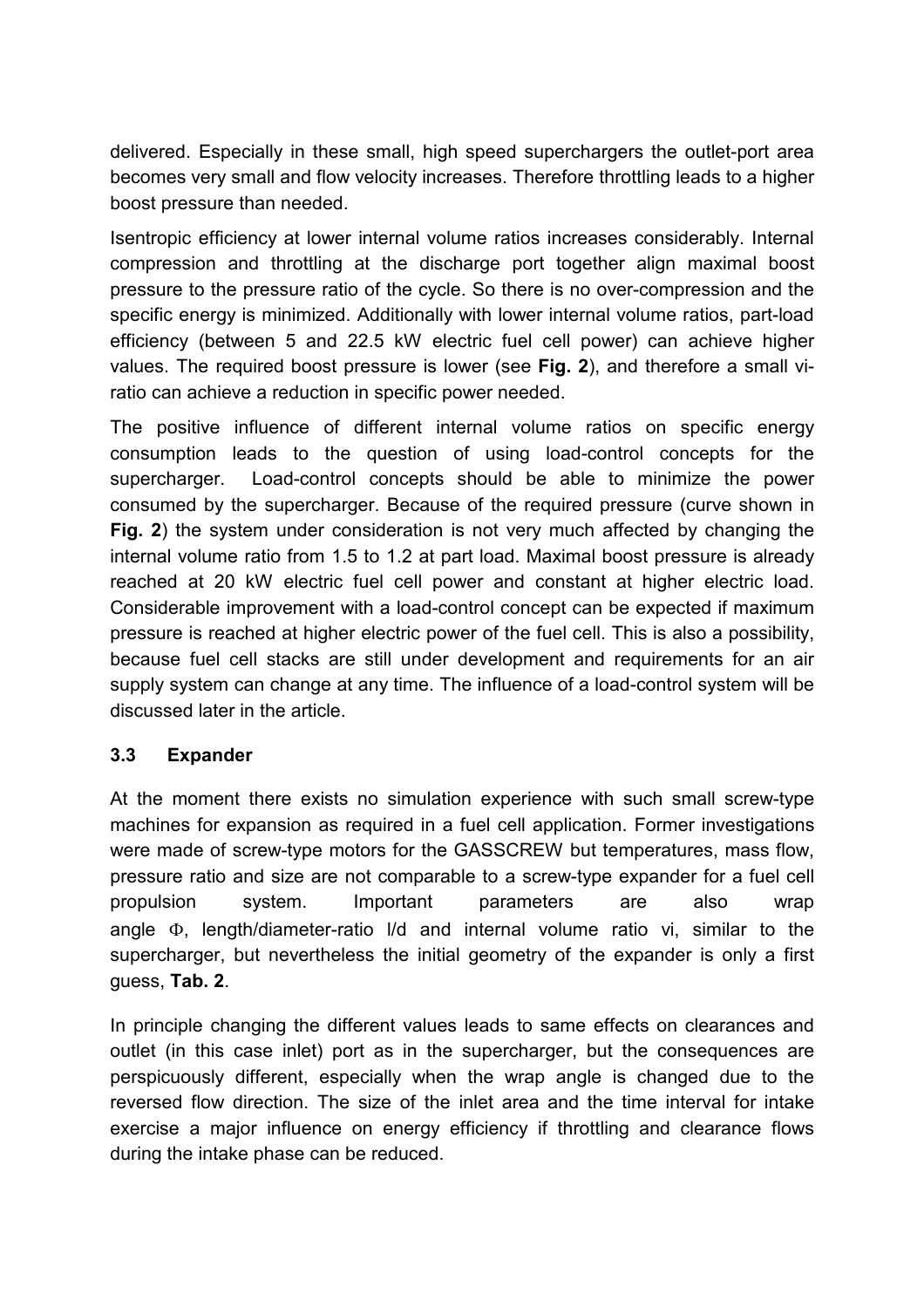|                                     | <b>Selected values</b> |  |
|-------------------------------------|------------------------|--|
| <b>Profile</b>                      | asymmetric $3 + 6$     |  |
| Diameter male rotor D <sub>HR</sub> | 38 mm                  |  |
| Wrap angle $\Phi$                   | $225^\circ$            |  |
| Length/diameter-ratio I/d           | 2.0                    |  |
| Internal compression ratio          | 2.3                    |  |

<span id="page-7-0"></span>*Tab. 2 Initial values of expander geometry*



<span id="page-7-1"></span>*Fig. 4 Isentropic efficiency as function of different wrap angles and electric power of fuel cell Reference values:*  $\Phi$  = 225°;  $P_{el, fuel cell}$  = 25 kW

Reducing the wrap angle will increase the inlet port and the time intervals available for inflow. This reduces dissipative effects at the inlet-port. Starting pressure and mass in the chamber when the intake-stroke is completed reach a higher value and isentropic efficiency improves, **[Fig. 4](#page-7-1)**. Longer housing gaps of male and female rotors do not appear to have any influence.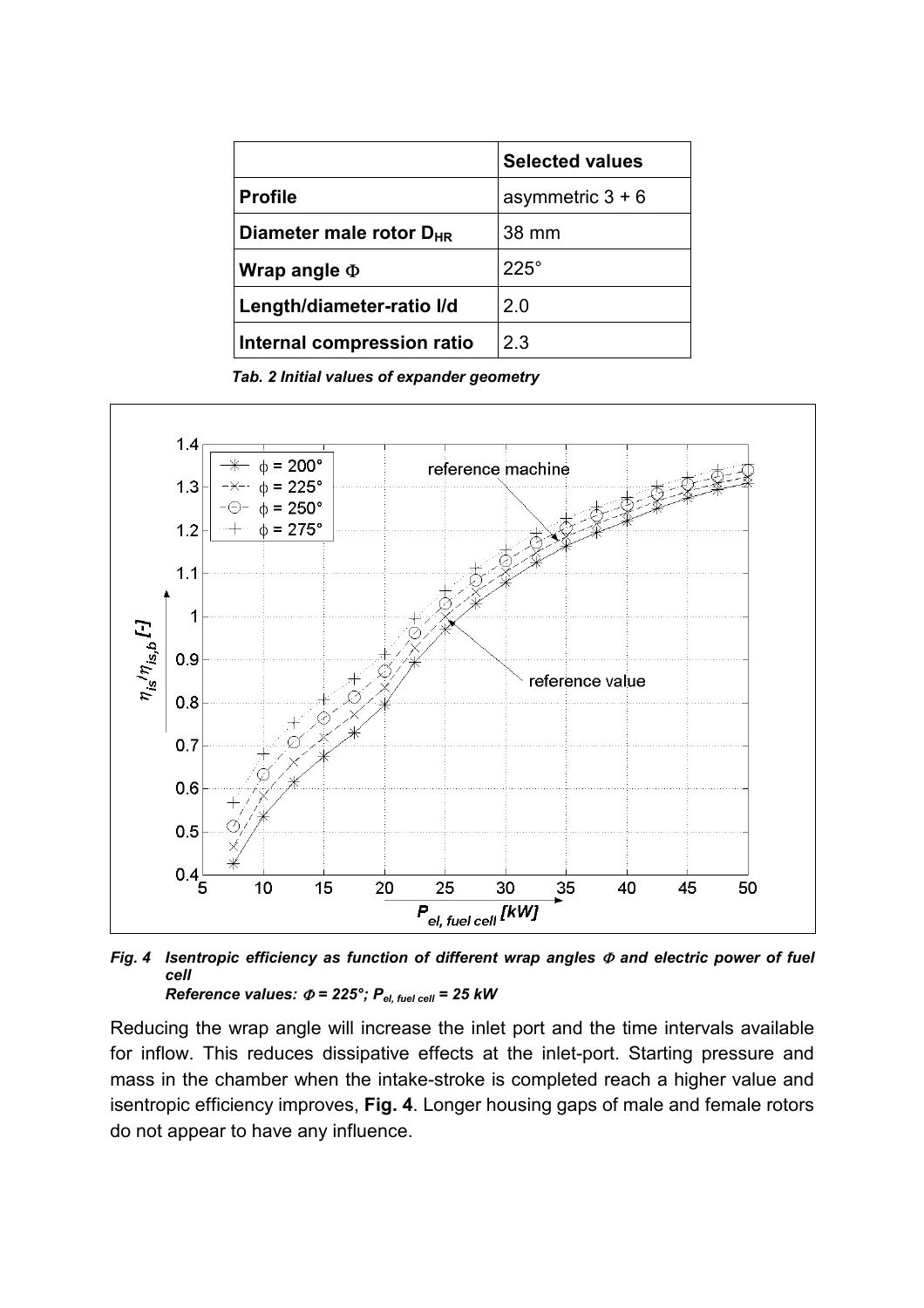Changing length/diameter-ratio and internal volume ratio to lower or higher values entail no significant improvement in isentropic efficiency. The initial values seem to be optimal for the application. With lower vi-ratios, pressure in the chamber when opening the outlet-port is higher than ambient pressure, so less than maximum specific energy is recovered and isentropic efficiency is reduced. Vi-ratios higher than 2.3 can lead to negative temperatures during the expansion process and are therefore impossible.

Clearance area and filling behaviour are also important factors for an optimal l/dratio, but require different improvement strategies. For further investigations into the influence of wrap angle, l/d-ratio and number of lobes on the duration of fillingprocess and clearance area, the new model of the chamber filling-process of screwtype engines is a possible solution /9/, in particular to investigate the influence of profile and number of lobes.

### **4 Steady operating behaviour**

### **4.4 Decoupled system**

To describe the quality of a supercharger-expander module a new variable, the energy self-sufficiency ratio D, is defined:

$$
D = \frac{P_{e, Exp}}{P_{e, s-ch}} = \frac{\eta_{m, S-ch} \cdot \eta_{m, Exp} \cdot P_{i, Exp}}{P_{i, S-ch}}
$$
 eq. (3)

The energy self-sufficiency ratio D specifies the proportion of effective expander power recovered relative to effective supercharger power required. A D-ratio of 1 is comparable to the gas-producer operating state of gas turbines, and describes the self-sufficient operating sector of supercharger and expander. Usually the energy self-sufficiency ratio of a supercharger-expander module will be lower than 1, simply because the inlet temperature of the expander is too low for higher power output. Therefore an auxiliary energy source is required.

The result of varying geometry parameters is an optimised rotor geometry of supercharger and expander, **[Tab. 3](#page-9-0)**. The steady operating behaviour of these machines in connection with the fuel cell stack is shown in **[Fig. 5](#page-9-1)**. *Decoupled* means that the two components, supercharger and expander, are free to rotate at different speeds. This arrangement requires no internal or external load-control systems; modulation to the mass flow takes place as a result of rotation.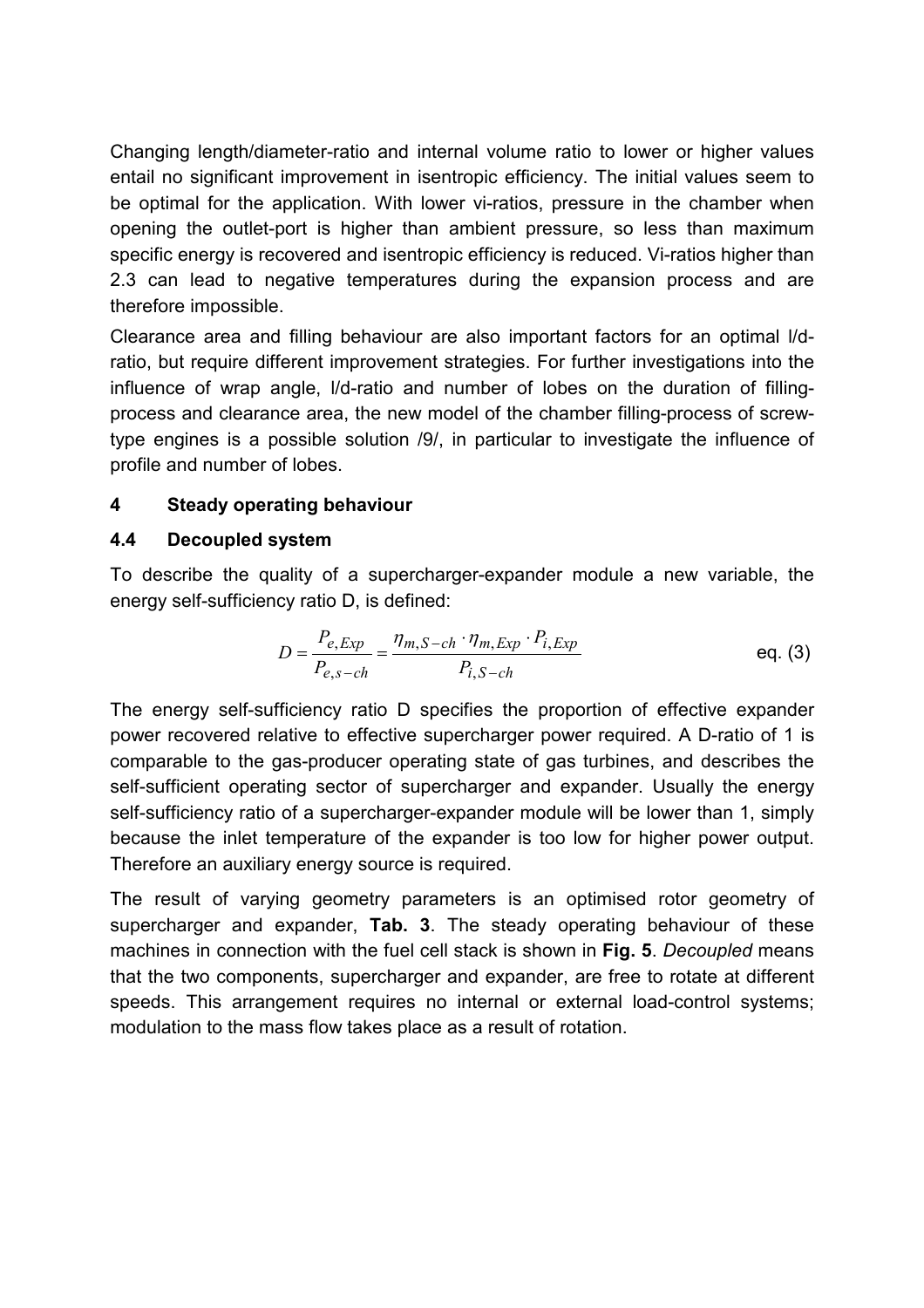

<span id="page-9-1"></span>*Fig. 5 Steady operating behaviour of a decoupled supercharger-expander module, indicated power P<sub>i</sub> and isentropic efficiency*  $\eta_{\text{is}}$  *versus electric fuel cell power P<sub>el,fuel cell</sub>* 

|                                     | Supercharger       | <b>Expander</b>    |
|-------------------------------------|--------------------|--------------------|
| <b>Profile</b>                      | asymmetric $3 + 6$ | asymmetric $3 + 6$ |
| Diameter male rotor D <sub>HR</sub> | 46 mm              | 38 mm              |
| Wrap angle $\Phi$                   | $150^\circ$        | $275^\circ$        |
| Length/diameter-ratio I/d           | 1.2                | 2.0                |
| Internal compression ratio          | 2 <sub>1</sub>     | 2.3                |

#### <span id="page-9-0"></span>*Tab. 3 Optimised geometry parameters of supercharger and expander*

There are two construction options for a decoupled system:

- $\bullet$  supercharger with an electric drive and the expander with a generator are two totally separate, not connected systems,
- the two machines can be coupled by variable-ratio gearing and an electric drive. An electric drive is necessary due to the fact that the energy selfsufficiency ratio of the decoupled system only attains values between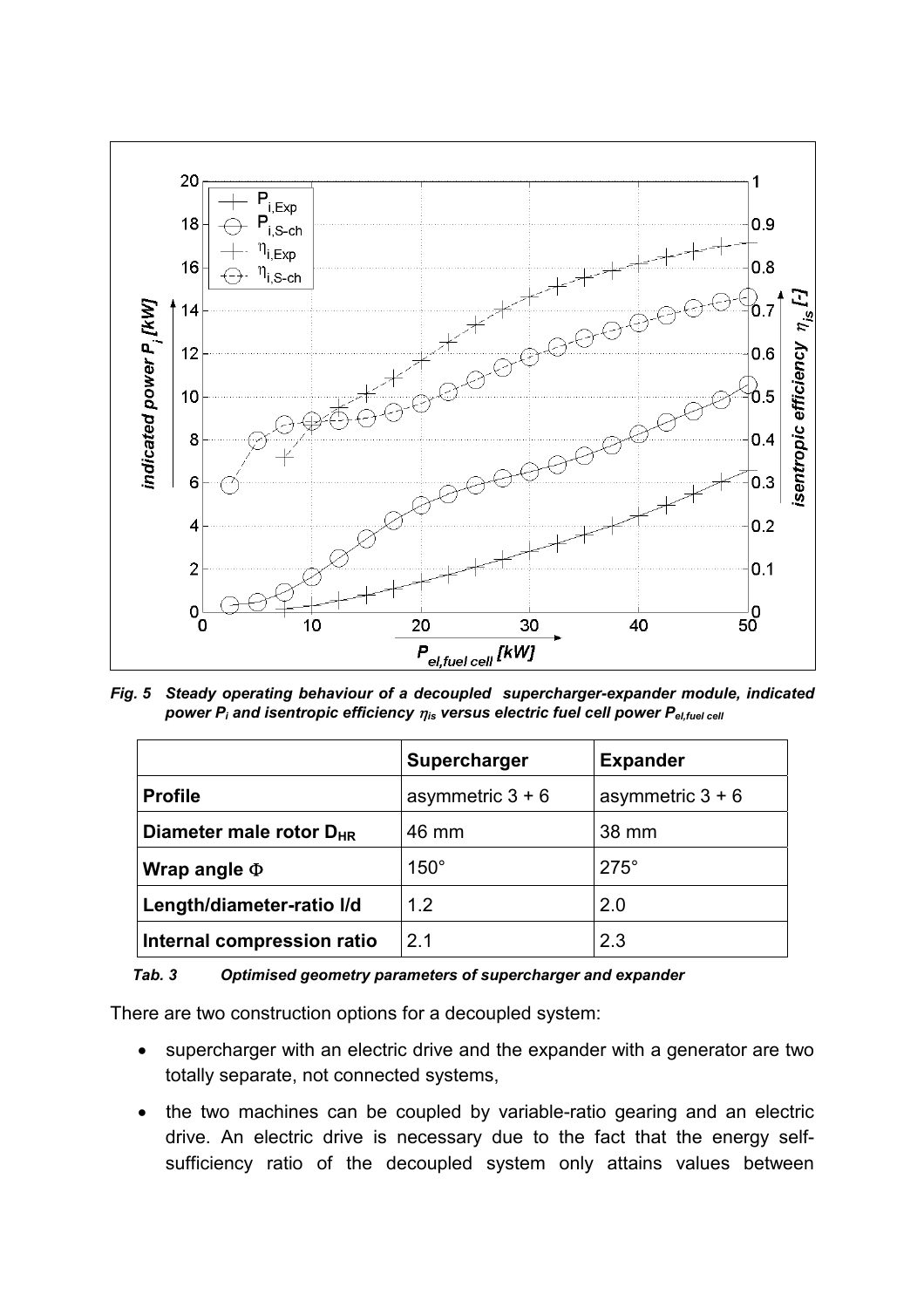minimum 0.2 (in part load area) and maximum 0.63 at full load (without consideration of the mechanical efficiencies of expander  $n_{\text{m-Fxn}}$  and supercharger  $\eta_{m,S-ch}$ ).

#### **4.5 Coupled system**

In this configuration expander and supercharger are coupled by gearing or, even better, directly by the rotors, and rotational speed no longer has a degree of freedom. The expander sets the rotation limit for accepting the mass flow coming from the fuel cell. Therefore the rotation speed of the supercharger is also fixed. An internal or external load-control has to adjust the air mass flow delivered to the fuel cell cathode. An internal bypass, the pre-discharge valve, is used in this case to regulate mass flow. The pre-discharge valve alters the supercharger's delivery rate. A part of the air mass in the working chamber is blown off via the valve to the suction side. The specific function is described in /10/.



<span id="page-10-0"></span>*Fig. 6 Steady operating behaviour of a coupled supercharger-expander module, asymmetric*  5+6 expander profile, indicated power P<sub>i</sub> and isentropic efficiency  $\eta_{is}$  versus electric *fuel cell power Pel,fuel cell*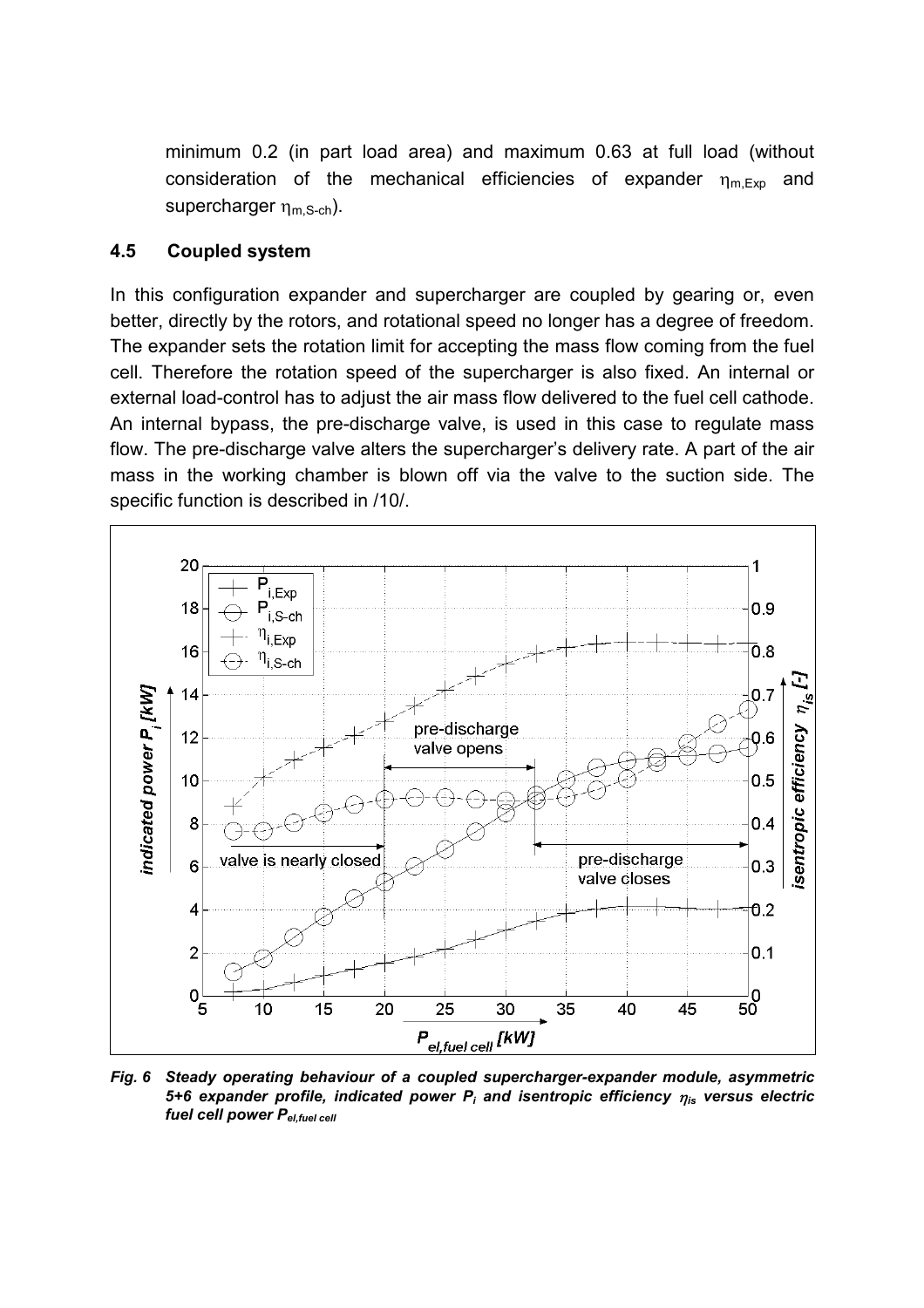The rotation speed of the expander and supercharger referred to above at part and full load is extremely different. To adjust the gear ratio and to keep the optimal geometry parameters a new expander rotor profile had to be selected. With the a 5+6 profile a transmission ratio of 1.66 between male rotors can be achieved if the machines are coupled at the female rotors. Nevertheless the supercharger reaches a maximum rotor tip speed limit of 150 m/s at a fuel cell power of 32.5 kW. Above this point excessive expander mass flows off via a bypass, **[Fig. 6](#page-10-0)**. This configuration was selected to allow cooperation of the machines particularly under part-load conditions. For comparison steady operating behaviour of the same components is shown as decoupled system in **[Fig. 7](#page-11-0)**.



<span id="page-11-0"></span>*Fig. 7 Steady operating behaviour of a decoupled supercharger-expander module, asymmetric 5+6 expander profile, indicated power Pi and isentropic efficiency* -*is versus electric fuel cell power Pel,fuel cell*

The lower isentropic efficiency in comparison to the uncoupled system is very striking in the area between 20 and 50 kW electric fuel cell power, due to the influence of the pre-discharge valve. The valve opens gradually until electric power of 32.5 kW is being produced. At this point maximum rotation speed of expander and supercharger is reached (rotor tip speed of the supercharger is now 150 m/s) and the valve is in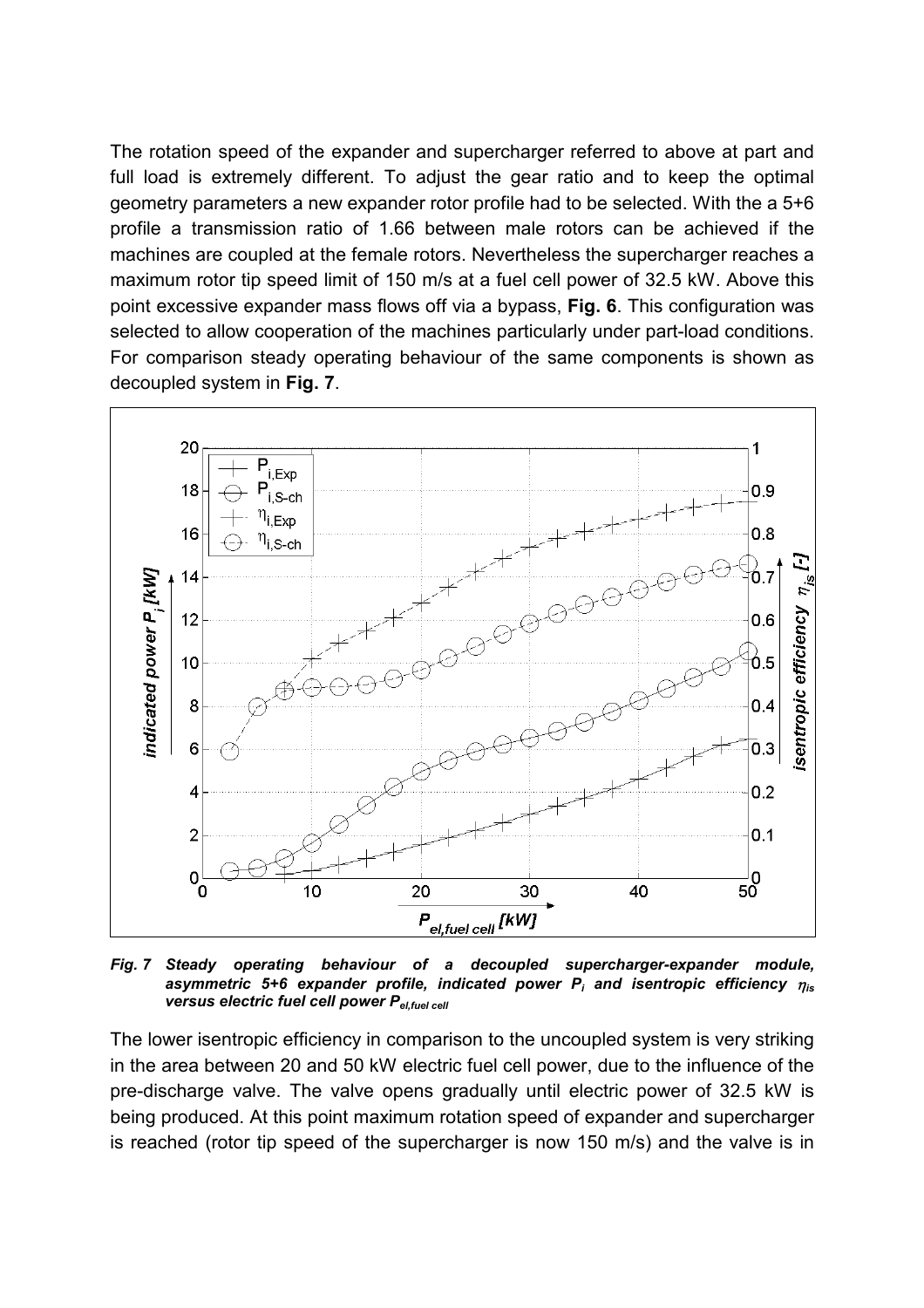the fully open position. Isentropic efficiency until this point is nearly constant due to the influence of decreasing delivery rate. At higher electric power and air mass flow, the valve closes and isentropic efficiency rises to the same value as in the uncoupled system, due to the fact the pre-discharge valve is closed nearly completely at 50 kW fuel cell power.

The energy self-sufficient ratio of the coupled compared to the decoupled system is very much lower, resulting in higher power consumption of the supercharger and lower power recovery of the expander. Otherwise dimensions and costs of such a coupled configuration, important aims for automotive systems, will be lower. In order to improve the coupled system, a load-control concept for the expander has to be developed. It should allow better coordination of the rotation speed between expander and supercharger.

Another possibility for improvement would be a new small variable gearing. Module dimensions will also be small, and the energy self-sufficient ratio in simulation is already high at present and could be further improved by means of load-control concepts and new rotor profiles.

## **5 Conclusion**

Screw-type machines are one possible solution for an air supply system for future fuel cell propulsion systems. The simulation of steady operating behaviour could confirm that supercharger and expander can work together in a superchargerexpander module. A considerable part of supercharger power consumption can be covered by recovered expander power, especially in a decoupled layout.

To improve the efficiency and energy self-sufficient ratio of a coupled system, further investigations of load-control concepts for both machines should be undertaken. Also the dimensions and costs of the unit could be reduced by this way.

In future transient operating behaviour will become a major criteria for the air supply system. Power consumption during acceleration and start-up time, for example in the range from 10% to 90% of air flow delivered, are central aspects. Therefore a new simulation program and further investigations of the total system consisting of supercharger, expander and electric drive in combination with the fuel cell stack are planned.

## **References**

/1/ **Kalhammer, F.R. et al.** Status and Prospects of Fuel Cells as Automobile Engines, A Report of the Fuel Cell Technical Advisory Panel, July 1998